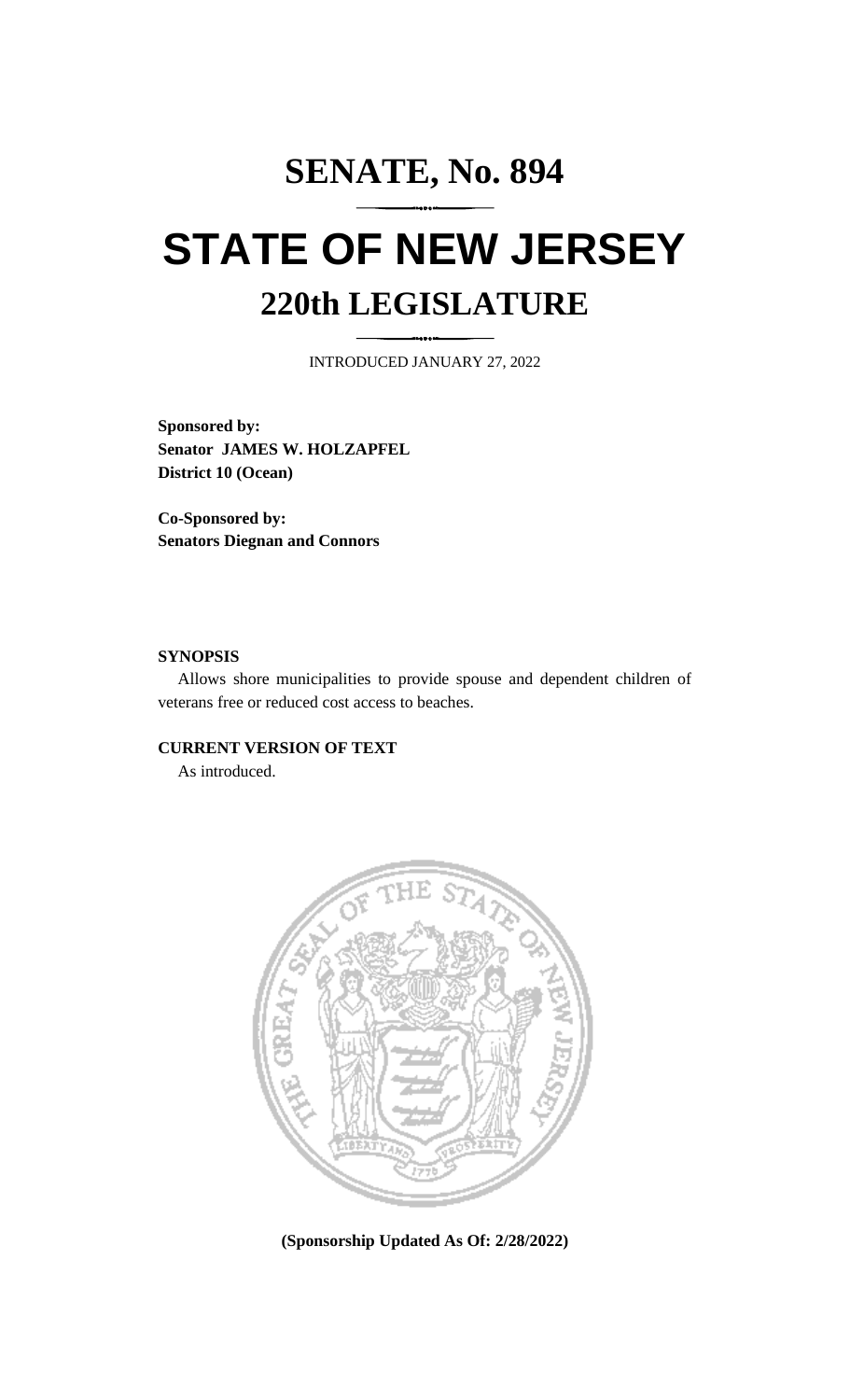**AN ACT** permitting shore municipalities to provide free or reduced cost access to the spouse and dependent children of veterans and amending P.L.1955, c.49.

 **BE IT ENACTED** *by the Senate and General Assembly of the State of New Jersey:*

 1. Section 1 of P.L.1955, c.49 (C.40:61-22.20) is amended to read as follows:

10 1. a. The governing body of any municipality bordering on the Atlantic Ocean, tidal water bays or rivers which owns or shall acquire, by any deed of dedication or otherwise, lands bordering on the ocean, tidal water bays or rivers, or easement rights therein, for a place of resort for public health and recreation and for other public purposes shall have the exclusive control, government and care thereof and of any boardwalk, bathing and recreational facilities, safeguards and equipment, now or hereafter constructed or provided thereon, and may, by ordinance, make and enforce rules and regulations for the government and policing of such lands, boardwalk, bathing facilities, safeguards and equipment; provided, that such power of control, government, care and policing shall not be construed in any manner to exclude or interfere with the operation of any State law or authority with respect to such lands, property and facilities. Any such municipality may, in order to provide funds to improve, maintain and police the same and to protect the same from erosion, encroachment and damage by sea or otherwise, and to provide facilities and safeguards for public bathing and recreation, including the employment of lifeguards, by ordinance, make and enforce rules and regulations for the government, use, maintenance and policing thereof and provide for the charging and collecting of reasonable fees for the registration of persons using said lands and bathing facilities, for access to the beach and bathing and recreational grounds so provided and for the use of the bathing and recreational facilities, but no such fees shall be charged or collected from children under the age of 12 years.

 b. A municipality may by ordinance provide that no fees, or reduced fees, shall be charged to:

(1) persons 65 or more years of age;

 (2) persons who meet the disability criteria for disability benefits under Title II of the federal Social Security Act (42 U.S.C. s.401 et seq.);

 (3) persons in active military service in any of the Armed Forces of the United States and to their spouse or dependent children over the age of 12 years;

**EXPLANATION – Matter enclosed in bold-faced brackets [thus] in the above bill is not enacted and is intended to be omitted in the law.**

**Matter underlined thus is new matter.**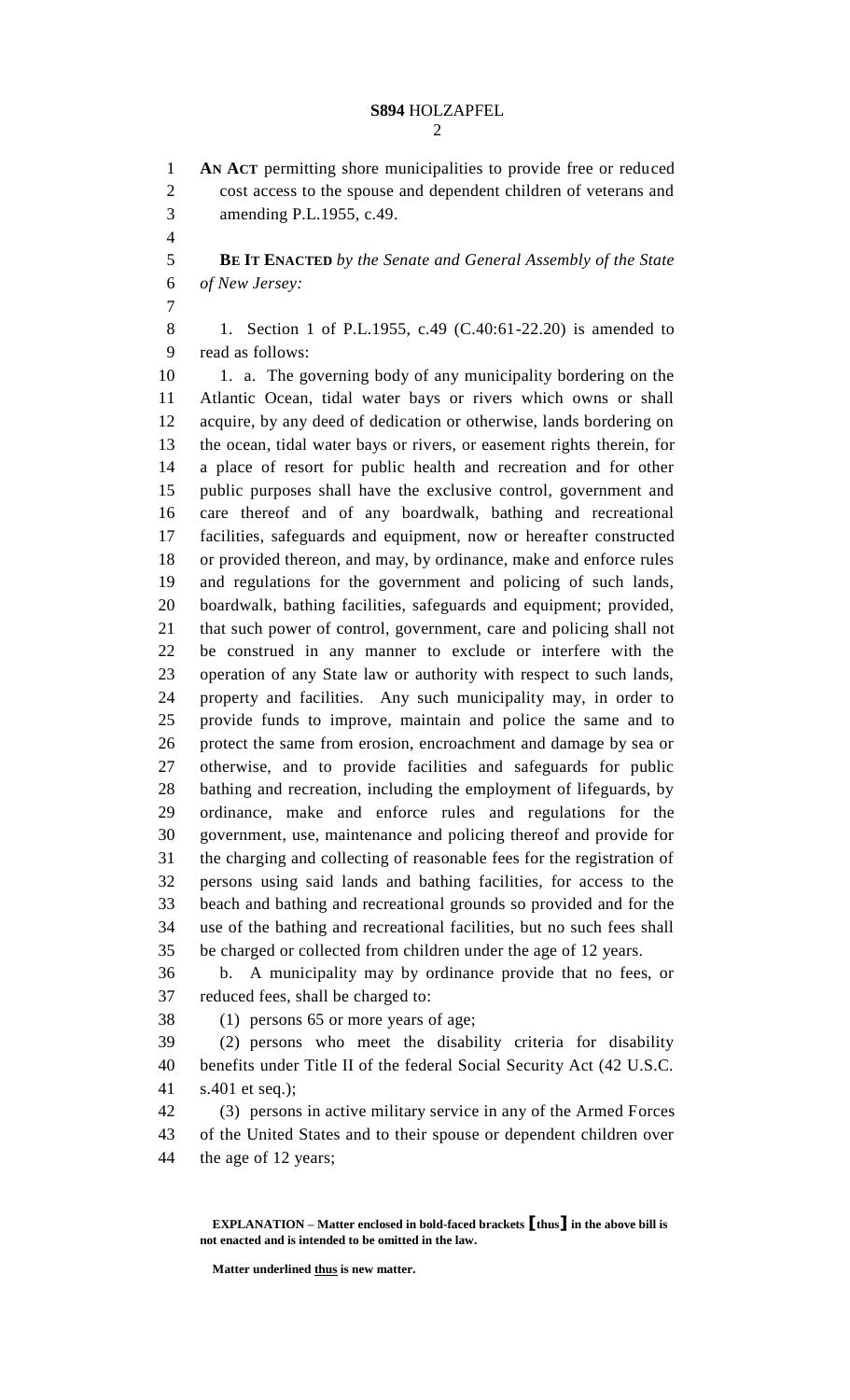(4) persons who are active members of the New Jersey National Guard who have completed Initial Active Duty Training and to their spouse or dependent children over the age of 12 years. As used in this paragraph, "Initial Active Duty Training" means Basic Military Training, for members of the New Jersey Air National Guard, and Basic Combat Training and Advanced Individual Training, for members of the New Jersey Army National Guard;

 (5) persons who have served in any of the Armed Forces of the United States and who were discharged or released therefrom under conditions other than dishonorable and who either have served at least 90 days in active duty or have been discharged or released from active duty by reason of a service-incurred injury or disability, 13 and to their spouse or dependent children over the age of 12 years. The Adjutant General of the New Jersey Department of Military and Veterans' Affairs shall promulgate rules and regulations pertaining to veteran eligibility under this paragraph; and

 (6) persons holding a driver's license or identification card with a Gold Star Family designation issued pursuant to section 1 of P.L.2013, c.165 (C.39:3-10f6) or section 2 of P.L.1980, c.47 (C.39:3-29.3), respectively.

 c. A municipality providing for no fees or reduced fees pursuant to paragraph (3), (4), (5), or (6) of subsection b. of this section shall track, in a manner deemed appropriate by the governing body of the municipality, the number of persons who qualify under the provisions of those paragraphs.

 d. A person who qualifies for free access to beaches and bathing and recreational grounds and free use of bathing and recreational facilities pursuant to paragraph (3), (4), (5), or (6) of subsection b. of this section may, in lieu of obtaining and presenting a municipal beach tag or similar admission pass to gain such access and use, present a DD-214, DD-215, or DD-256 form as issued by the federal government, NGB-22 or other approved separation forms as outlined by all branches of the Armed Forces, a county- issued veteran identification card pursuant to P.L.2012, c.30 (40A:9-78.1 et seq.), a veteran identification card as issued by the United States Department of Veterans Affairs under the "Veterans Identification Card Act of 2015," (38 U.S.C. 5706,) or similar document, or State driver's license or identification card indicating that the holder is a veteran of the Armed Forces of the United States or a Gold Star Family member.

 e. A municipality that issues a permit to operate a motorized vehicle on a beach shall not charge a disabled veteran a fee to obtain, replace, or renew the permit.

 For purposes of this section, "disabled veteran" means any resident of the State who has been honorably discharged or released under honorable circumstances from active service in any branch of the Armed Forces of the United States and who has been declared